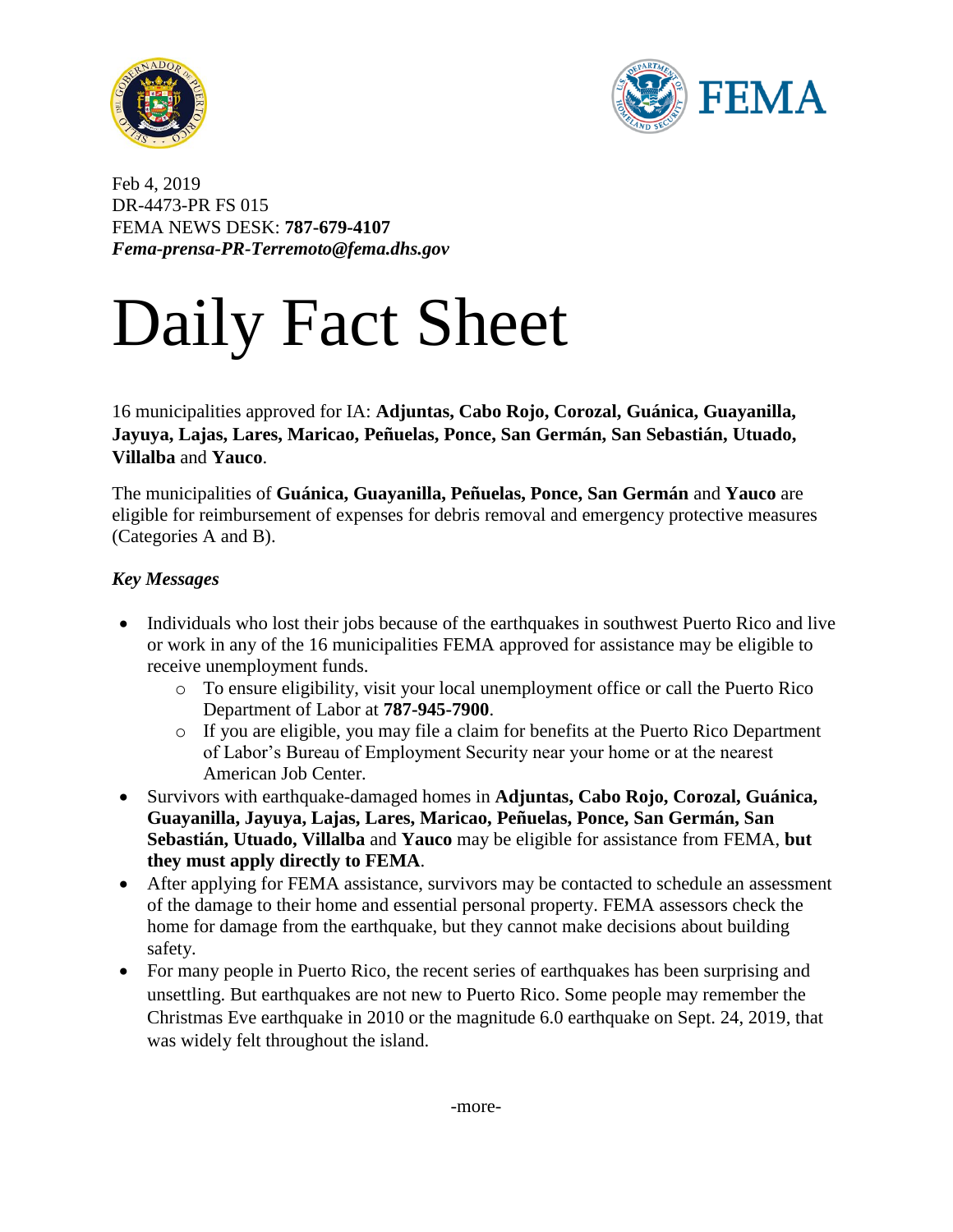• The U.S. Geological Survey released its [long-term forecast](https://www.usgs.gov/news/magnitude-64-earthquake-puerto-rico?utm_source=facebook&utm_medium=social&utm_term=269c282b-449f-4f67-8337-c4b625026d24&utm_content=&utm_campaign=pr-2020-forecast) for seismic activity in Puerto Rico. USGS experts estimated that aftershocks from the magnitude 6.4 earthquake on Jan. 7, 2020, will persist for years to come, although with decreasing frequency.

#### *Individual Assistance*

| <b>Number of Valid Applications</b> | <b>Amount Approved</b>              | <b>Number of Assessments</b> |
|-------------------------------------|-------------------------------------|------------------------------|
| More than $21,000$                  | More than \$8.2 million<br>approved | 13,995 completed             |

- Survivors may apply for assistance online at **[DisasterAssistance.gov](http://www.disasterassistance.gov/)** or by calling **800-621- 3362**.
- Operators who speak Spanish are available by pressing 2. People who use **TTY can call 800- 462-7585**. Lines are open 8 a.m. to midnight, seven days a week.
- People in municipalities not already approved should contact their local Municipal Emergency Management Office.

#### *Disaster Recovery Centers*

- Survivors can visit any Disaster Recovery Center to meet FEMA staff face-to-face and get help applying for assistance.
- The centers are open daily 7a.m. to 7 p.m.

| Municipality | Address                                   |
|--------------|-------------------------------------------|
| Guánica      | Coliseo Mariano "Tito" Rodríguez          |
|              | <b>PR-116R</b>                            |
|              | Guánica, PR 00653                         |
|              | Lat. 17.9756, Long. -66.9059              |
| Guayanilla   | Estadio Municipal Luis A. "Pegui" Mercado |
|              | Toro (parking lot)                        |
|              | $PR-2$                                    |
|              | Guayanilla, PR 00656                      |
|              | Lat. 18.02304, Long. -66.78715            |
| Peñuelas     | Centro Comunal Alturas 2                  |
|              | Santo Domingo                             |
|              | Peñuelas, PR 00624                        |
|              | Lat. 18.061194, Long. -66.732472          |
| Ponce        | Complejo Polideportivo Los Caobos         |
|              | (basketball court)                        |
|              | Avenida Los Caobos                        |
|              | Ponce PR 00716                            |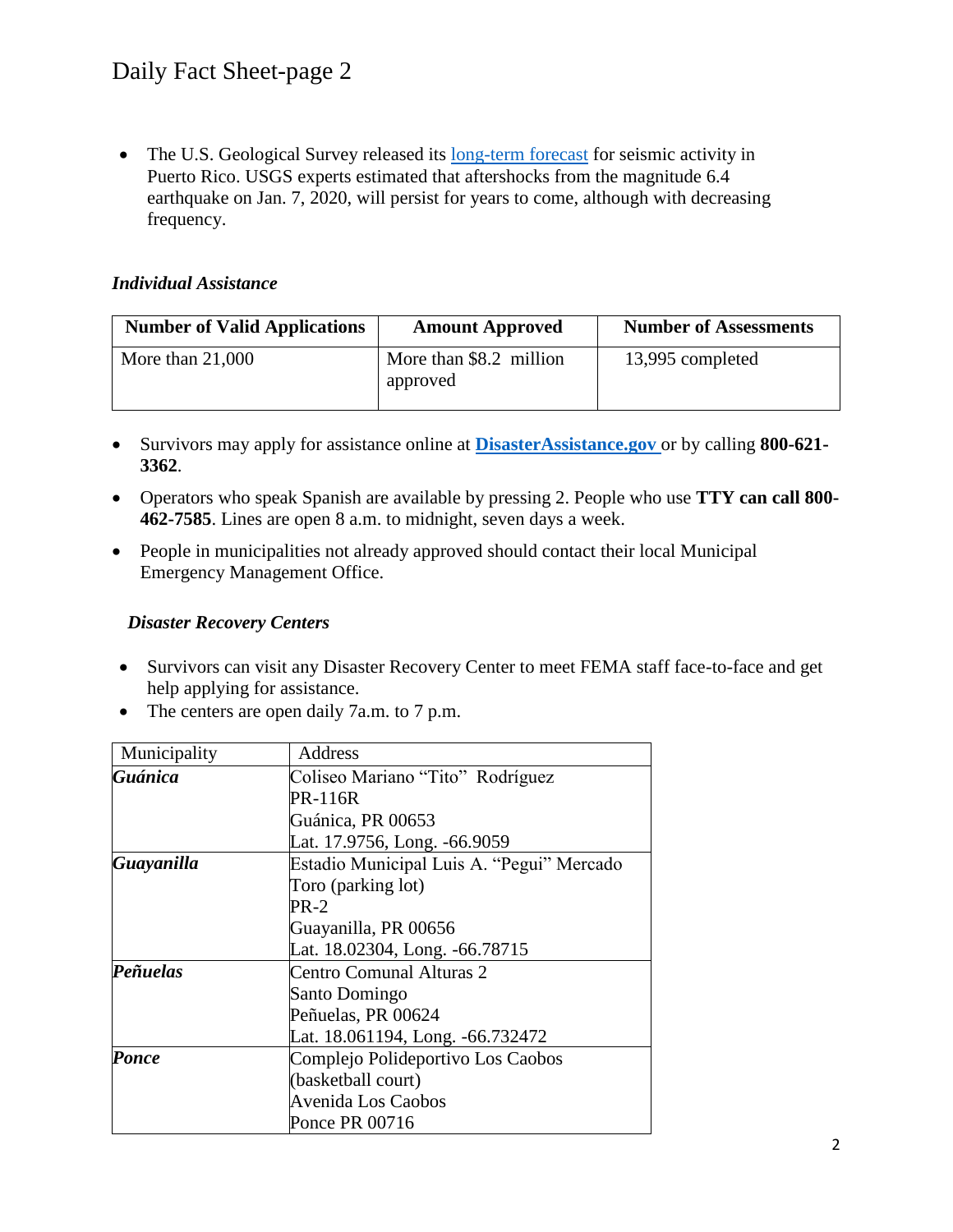|               | Lat. 17.9984, Long. -66.5888            |
|---------------|-----------------------------------------|
| <b>Utuado</b> | Coliseo Municipal Jorge "Peco" González |
|               | Avenida Rolando Cabañas                 |
|               | Utuado, PR 00641                        |
|               | Lat. 18.2792, Long. -66.7068            |
| Yauco         | Coliseo Raúl "Pipote" Oliveras          |
|               | <b>PR-128</b>                           |
|               | Yauco, PR 00698                         |
|               | Lat. 18.0331, Long. -66.8593            |

## *What should survivors do?*

- Survivors should take pictures of any damage and begin to clean up. Survivors should immediately file a claim with their insurance company and keep any receipts of expenses related to the earthquakes in a safe place.
- If you haven't already done so, file a claim with your insurance company. If you have uninsured or underinsured losses, contact FEMA to apply for federal assistance. Keep in mind that FEMA will not provide benefits you receive from insurance and other sources.
- Survivors should check the identification of unknown visitors. FEMA property assessors always carry official FEMA photo identification badges.
- FEMA staff never charge for disaster assistance, inspections, or for helping to fill out applications. FEMA housing inspectors verify damage, they do not make repairs or recommend any contractor.
- If the seismic activity is making you feel anxious or stressed, please call the Primera Ayuda Sicosocial (PAS) at **800-981-0023** and speak to a crisis counselor.

#### *SBA*

- There are two U.S. Small Business Administration Business Recovery Centers to help businesses, homeowners and renters apply for disaster loans.
- The centers are open 8 a.m. to 5 p.m. Monday to Friday.

| Municipality | Address                                        |
|--------------|------------------------------------------------|
| <b>Ponce</b> | El Centro de Desarrollo de Pequeñas Empresas y |
|              | Tecnología (SBTDC)                             |
|              | <b>Inter-American University Campus</b>        |
|              | 104 Turpeaux Industrial Park                   |
|              | Meredita                                       |
|              | Ponce, PR 00715                                |
| Yauco        | Calle Santiago Vivaldi                         |
|              | <b>Esquina Betances</b>                        |
|              | La Placita, Mercado Abierto                    |
|              | Yauco, PR 00698                                |